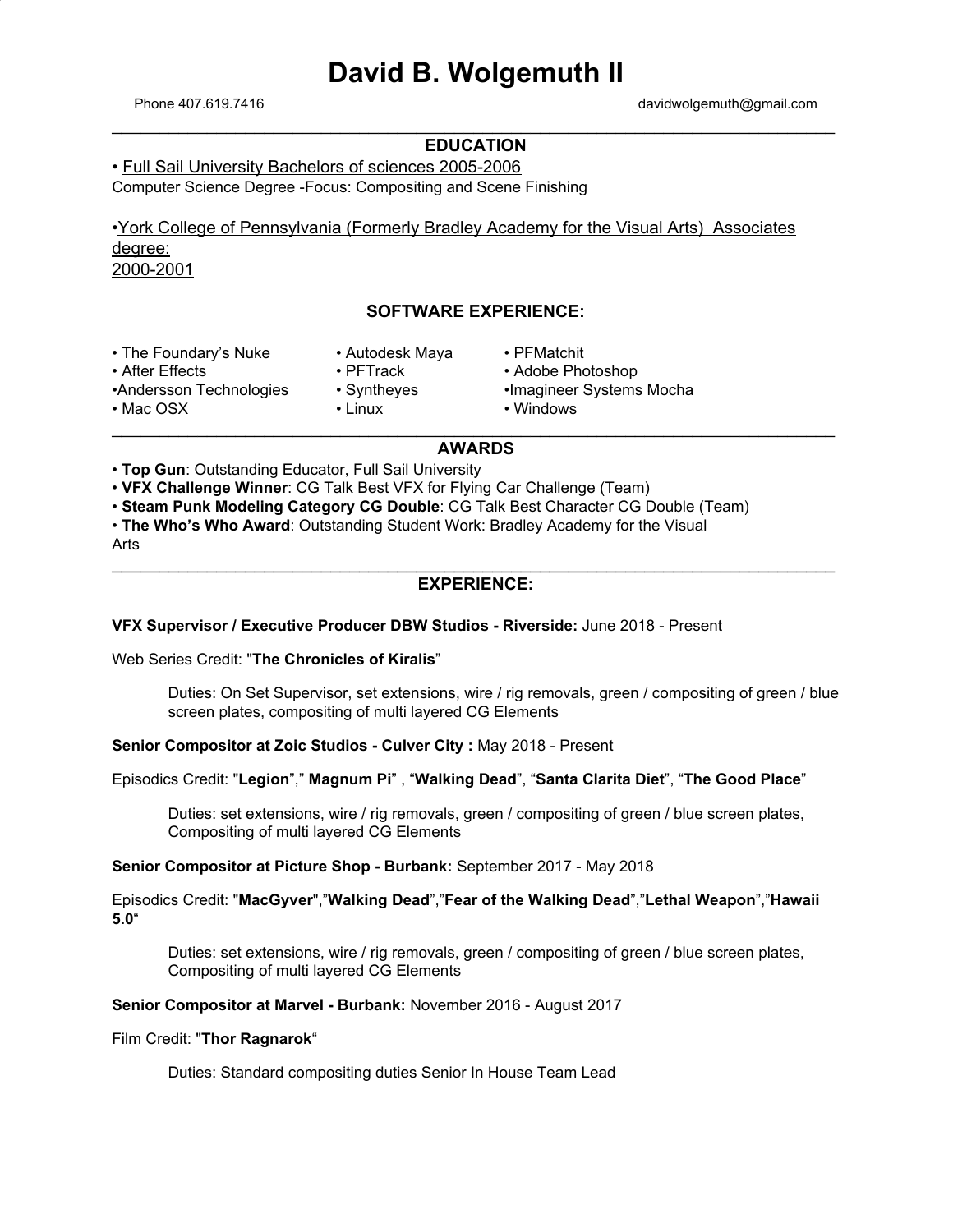# **David B. Wolgemuth II**

**\_\_\_\_\_\_\_\_\_\_\_\_\_\_\_\_\_\_\_\_\_\_\_\_\_\_\_\_\_\_\_\_\_\_\_\_\_\_\_\_\_\_\_\_\_\_\_\_\_\_\_\_\_\_\_\_\_\_\_\_\_\_\_\_\_\_\_\_\_\_\_\_\_\_\_\_\_\_\_\_\_\_\_\_**

## **Lead / Senior Compositor at MPC - LA:** January 2016 - Sept 2016

## Film Credit: "**Pirates of the Caribbean 5**" ""**Ghost in the Shell (Postvis)**"

Duties: Standard compositing duties Senior In House Team Lead

**Senior Compositor at Kelvin Optical:** September 2015 - November

# Film Credit: "**Star Wars the Force Awakens**"

Duties: Standard compositing duties

## **Lead / Senior Compositor at Pixomondo:** December 2014 - September 2015

# Film Credit:"**Fast Seven**" ,"**Fantastic Four**", "**Lost in Hong Kong**"

Duties: I was incharge of the look development of Doom, Quantum Gate, Sue Storms disappearing look, and the Dad fry look.

## **Staff Senior Compositor at FuseFX:** August 2014 - December 2014

Duties: Compositing 2D and 3D elements in various TV shows.

# **Senior Compositor at Prologue Films:** July 2014 - July 2014

Duties: included green screen extraction, Set extensions, Rig Removal, 3D Tracking.

### **Senior Compositor at Marvel Entertainment:** December 2013 to July 2014

#### Film Credit:"**Guardians of the Galaxy**"

Duties: in-house team, Post Vise department and Finals Department, duties included green screen extraction, Set extensions, Rig Removal, 3D Tracking.

## **Senior Compositor at White Dog VFX:** August 2013 – November 2013

#### Film Credit:"**American Hustle**"

Duties: I was part of the in-house team, duties included green screen extraction, Set extensions, matte Painting, Rig Removal, 3D Tracking.